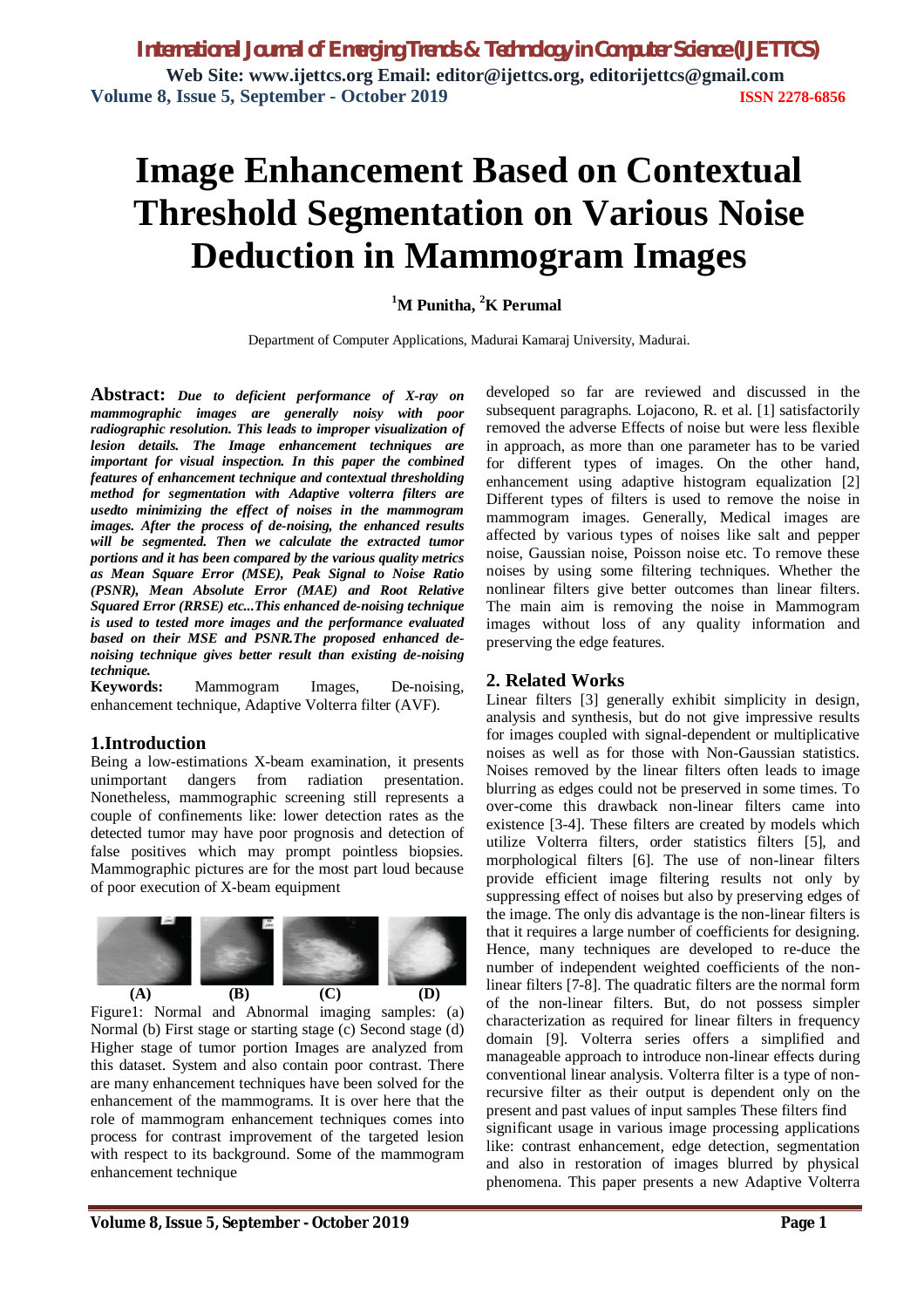**Web Site: www.ijettcs.org Email: editor@ijettcs.org, [editorijettcs@gmail.com](mailto:editorijettcs@gmail.com)  Volume 8, Issue 5, September - October 2019 ISSN 2278-6856**

Filter (AVF) for enhancement of digital mammograms. The operational response of the proposed filter is categorized into three different types on the basis of the category of background tissues in the mammograms. These filters provides promising contrast enhancement of lesion with due suppression of background noises.

## **3. Proposed Work**

The main objective of this work is removing the noises in the Mammogram images without loss of pixels or information. First, the pre-processing done by gray scale level, contrast, histogram with Adaptive volterra filter after that the tumor portion has been enhanced and extracted easily then area of tumor can be calculated. The outcome of this approach has moved to measure the quality using different quality metrics with its original or input image. And mean while this approach is compared with other existing filters such as observed that Gaussian high pass

filter (GHPF), Median filters (MF) and sharpening frequency domain filters (SFDF). The performance of these filters are compared using the statistical parameters such as Mean Square Error(MSE) , Peak Signal to Noise Ratio(PSNR), Mean Absolute Error(MAE) and Root Relative Squared Error(RRSE).The study shows that the Adaptive volterra filter reconstructs a high quality image than other filters. The proposed technique is more accurate and effective for the mammogram image tumor detection.

## **4. Methodolody**

In this paper, we approached a new technique based on Mammogram image and it has different phasesas,

1. Pre-processing ( gray scale level, contrast, histogram and Adaptive volterra filter)

2. Tumor area has been deducted and extracted from the image.

3. Quality measurement has been calculated for all filters denoised images and find the best quality measure. In this hybrid approaches of Adaptive Volterra filter (AVF) is detect the tumor in short time accurately and also compared some filtering techniques are used to remove noises as well as the timeand getting the image by sharpening operation. The Combine features of the filters are compared with quality measurements and also getting the good noise less image. So this Adaptive Volterra filter(AVF) techniques is gives the better results.Over all process of the block diagram is shown in Figure1.



**Figure 1.**Flow Diagram for proposed work

#### **4.1 Database**

The MiniMIAS database containing left and right breast images and we take 50 patients is used in this study. All images containing speculated masses and a selection of normal types are considered. All images should have 1024 X 1024 pixels and at 8-bit grey scale level. In the analysis of results within the study, and we use the following methods.

#### **4.2 Pre-Processing**

The input of Mammogram images are pre-processed by means of three processes as, (i) Gray scale level, (ii) Contrast image and (iii) Histogram Equalization. The collection of mammogram images from various resources has different from one image toanother image and pixel may differ in the tumor.

- The Gray level has been applied to improve the contrast of the image. This process can be achieved byadjusting the grey level and dynamic range of the image, which is the deviation between minimum and maximum pixel value.
- Contrast enhancements improve the perceptibility of image has been enhancing the brightness difference between images and their backgrounds. A contrast stretch improves the brightness differences uniquely across the dynamic range of the image, whereas tonal enhancements improve the brightness differences in the shadow (dark), midtone (grays), regions at the differences in the other regions.
- Histogram equalization is used for contrast adjustment using the image histogram When ROI is represented by close contrast values, this histogram equalization enhances the image by increasing the global contrast.
- The commonly most of the real life and practical systems are nonlinear. These nonlinearities can bedisplayed by Volterra power series. With input vector x[n] and output vector y[n], aNthorder Volterra filters realized by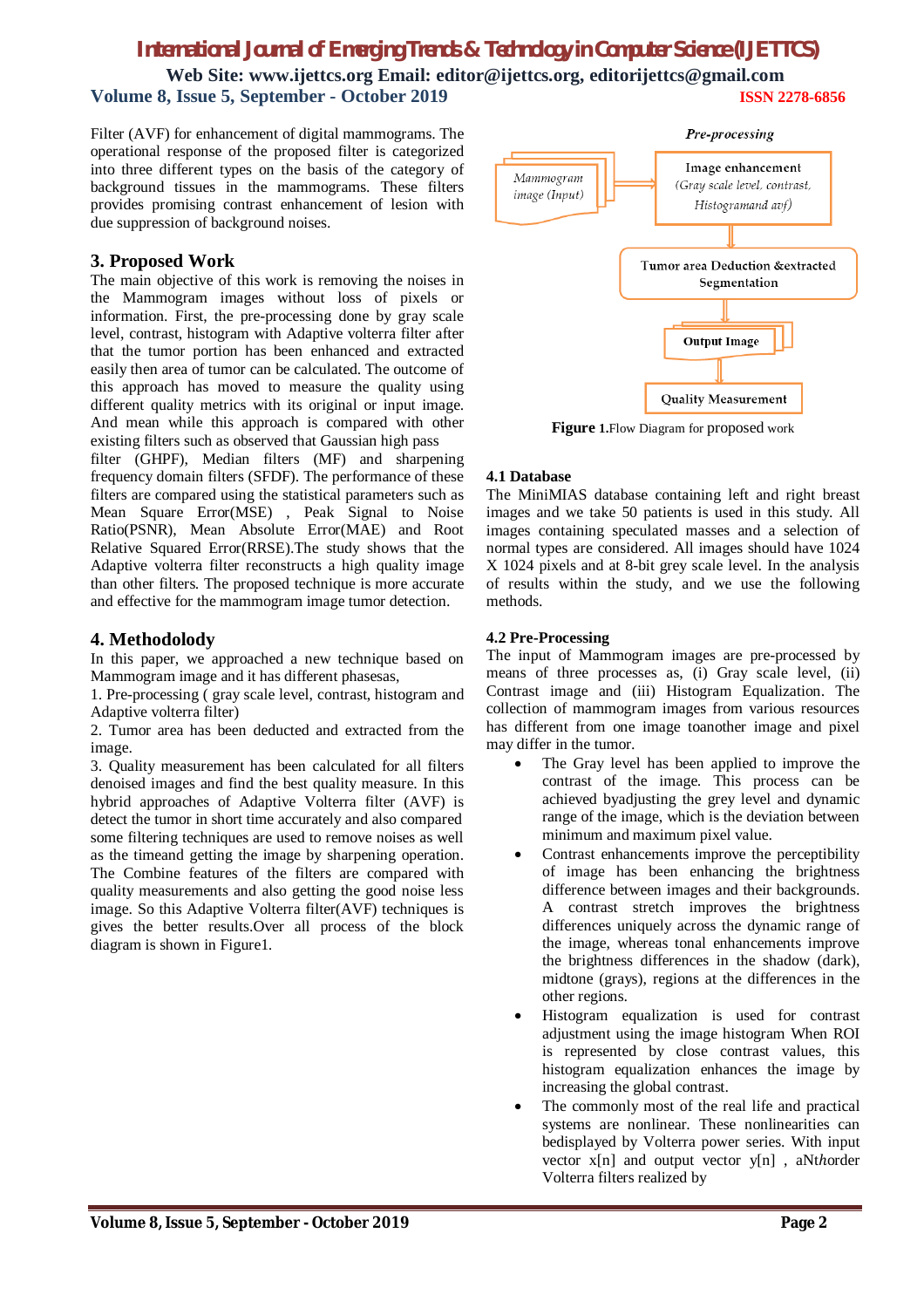**Web Site: www.ijettcs.org Email: editor@ijettcs.org, [editorijettcs@gmail.com](mailto:editorijettcs@gmail.com)  Volume 8, Issue 5, September - October 2019 ISSN 2278-6856**

$$
y[n] = h0 + \sum_{r=1}^{\infty} \sum_{n=1}^{N} \sum_{n=1}^{N} \dots \sum_{nr=1}^{N} hr[n1, n2 \dots nr]
$$

x[n-n1]x[n-n2]……x[n-nr]

Where r indicates the order of nonlinearity. When  $r = 1$ , then then system is linear and when  $r = 2$  the system is quadratic and so on.  $hr$  [n1, n2, ... nr] is the rth order Volterra kernel. The Volterra kernel is one of the main issues in polynomial signal processing. When no input is present,  $h0$  is the constant offset and the output is null. Behaviorto the Volterra filter weights, the output y[n] is linear. Much of the nonlinearity is comprised of the quadratic components has inherent the non-linearity in mammogram images and using this AVF it equipped with memory.

#### **4.3Detect and Extract Tumor Portion**

After enhancement image is utilized for segmentation and it will helps to find the tumor portions easily. Here we use Noncontextual thresholding method to find the tumor portion without noise. The tumor portion should be calculated by single and discontinuity and calculate the uniform region pixel and grouping together according this region calculation the tumor should extracted easily. At this stage is tried to locate all edge paths that are circular or terminate either on the right base line or the top of the image, forming a closed structure. Locating all the edge paths that originates from the bottom margin line namely the first row of the image is started. The algorithm travels individually and generate the plot list. This list is plotted on another image if the edge path is circular after all pixel way on the first row are traversed the algorithm repeats similar scanning and traversal of all pixel paths from the row that is shown by isolating the image vertically into sixteen segments.

#### **4.4 The algorithm steps to detect tumor regions:**

1. Scan the image from the right side of the image to locate the rightmost pixel of the breast region and draw a horizontal line along this pixel from top to bottom representing the right baseline or boundary.

2. Scan the image from the left side of the image to locate the leftmost pixel of the breast region and draw a horizontal line along this pixel from top to bottom.

3.Partition the obtained rectangle vertical into sixteen segments and start with the first row of the first segment.

4.Scan the enclosed rectangle from the left side to right, from the first row of the segment.

5.Obtain a pixel that is black indicating an edge path, traverse the pixel path by considering all the surrounding pixels in a right side priority and consider the pixel with the highest priority.

6.The pixels that surrounded the edge pixel, but are of lower priority are stored in a history stack to be used only if the traversal process reaches a dead end.

7. If a dead end is reached, pop out from the history stack a lesser priority pixel and continue with the traversal process. 8. Store the pixels traversed in a plotting list for plotting.

9. If the traversal is terminated, the plotting list is erased and continues from Step5. Else plot pixels from the plotting list.

10. Continue to Step4 till all black pixels, indicating an edge path, is traversed.

11. Move to the first row of the next segment and continue from Step4 to Step9 until the tumor has detect and extract.

The main intention is to segmenting the tumor portion from the mammogram image. By using this contextual thresholding method helps to find the tumors easily.

#### **5. Quality Measurement and analysis**

In image enhancement technique is essential for quality of the image is crucial. So the development of image processing algorithms is calculated the quality measures such as MSE, PSNR, RRSE, MAE. The quality of the output image can be tested by exploiting the differences between the corresponding pixels to be calculated.

#### **5.1 Mean Squared Error (MSE)**

The Mean square error is help us to find the average squared difference between input and de-noised image.The average of the squares of the errors or deviations are measures and Expressed as:

#### MSE=ΣI, j (y (I, j)-Υ̂ (I, j)) 2  $M*N$

- calculate the mean squared error
- Find the regression line.
- $Σ$  is nosing image
- $\hat{Y}$  is restored image
- Y is original image
- M \* N Total number of pixels

#### **5.2 Peak signal-to-noise ratio (PSNR)**

The PSNR values are computes the peak signal-to-noise ratio, in root power, between two images. In this ratio is often used as a quality measurement between the original and a compressed image.

 $PSNR = 10log10$  [(255)2]/Mse

The Peak Signal to Noise Ratio (PSNR) error metrics is always higher than the mean square error values. If the finding value is lesser then MSE it may consider as wrong. So always PSNR value should high.

#### **5.3 Mean Absolute Error (MAE)**

The mean absolute error (MAE) is a measure of difference between two continuous variables. It is Consider the same elements of the image between two images has taken. Original image may consider start values and second image may consider the same elements as end values and the average vertical distance between each point and the Y=X line, which is also known as the One-to-One line. The average horizontal distance between every point and  $Y=X$ line.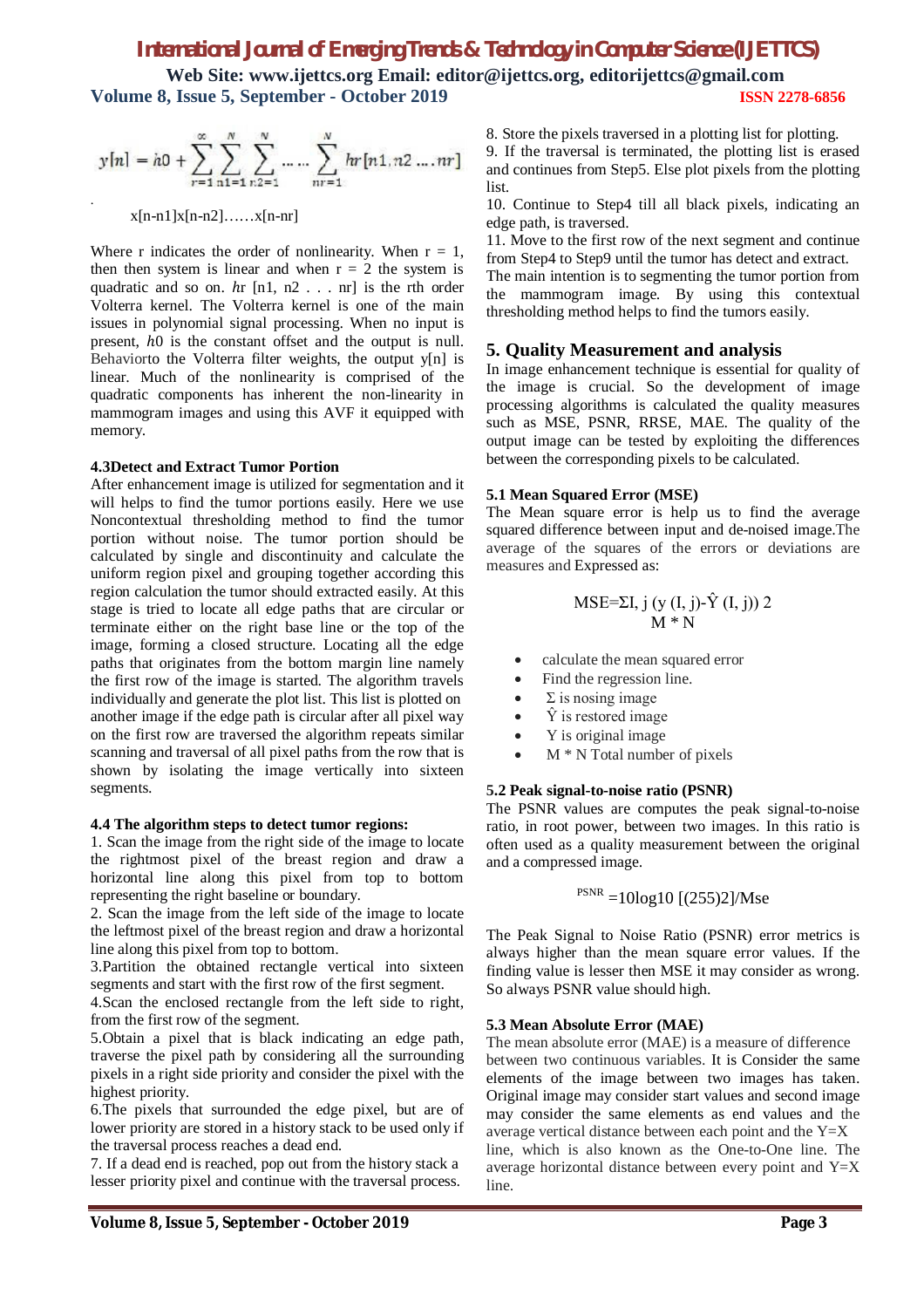**Web Site: www.ijettcs.org Email: editor@ijettcs.org, [editorijettcs@gmail.com](mailto:editorijettcs@gmail.com)  Volume 8, Issue 5, September - October 2019 ISSN 2278-6856**

MAE=Σ I, j|v (I, j) –  $\hat{Y}$  (I, j)| /M  $*$  N

#### **5.4 Root Relative Squared Error (RRSE)**

The Root Relative Squared Error is computes the root mean squared error between two numeric vectors of an images.in this error may calculate the tumor position and the depth of the tumor has been calculated accurately.

RRSE= Absolute error / Value of thing measured.

### **6. Result and Discussion**

The Proposedmethod of Adaptive volterra filters withcontextual thresholdingare compared in various filtering techniques and it may checked the quality measurement and find the best filtering techniques. Finally we got the best result in AVF with having the high quality image.

### **6.1 Tools**

There are so many number of tools available that is compatible with image processing forsegmentation. Here we use R tool for efficient implementation.



Figure 2: Comparison of various filters (A) Original image (B) Adaptive volterra filter (C) Gaussian Low Pass Filter (D) Median Filter (E) Sharpening frequency domain filter

| Quality     |       |       |       |             |
|-------------|-------|-------|-------|-------------|
| Measures    | AVF   | GLPF  | MD    | <b>SFDF</b> |
|             |       |       |       |             |
| <b>PSNR</b> | 91.45 | 89.75 | 89.62 | 90.1        |
|             |       |       |       |             |
| <b>MSE</b>  | 89.62 | 82.42 | 79.45 | 86.45       |
|             |       |       |       |             |
| <b>MAE</b>  | 70.65 | 69.23 | 78.26 | 72.21       |
|             |       |       |       |             |
| <b>RRSE</b> | 86.32 | 67.83 | 50.31 | 62.45       |

**Table 1:** comparison in different filtering techniques and quality measurements.

The above table shows the Result of various quality measures and filtering techniques the values of peak signal noise ratio is the high value for all filters but the proposed methods of AVF should had the highest values.







**Figure 4:** Graphical representation of the filtering techniques and quality measurements.

# **7. CONCLUSION**

This paper we proposednew improved AdaptiveVolterra filter (AVF) with contextual thresholding method is detect the tumor in short time accurately and also observed that Gaussian high pass filter (GHPF), Median filters (MF) and sharpening frequency domain filters (SFDF) are compared for better result and de-noising purposes. When the Voltage problem occurs during the Mammogram screening this method will helps to get the image without noise. The quality measurement which is compared in PSNR, MSE, MAE and RRSE to find the better result by using Adaptive volterra filtersand gives the clear mammogram image. The proposed approach is to improved denoising method. And the results were applied with IQM to find out the dissimilarity between original and de-noise images. The experimental results demonstrate the effectiveness of the proposed work. In future, the tumor region will be segmenting the mammogram images with different segmentation techniqueand algorithms.

## **REFERENCE**

[1] Lojacono, R., et al.: Mammographic Image Enhancement and Denoising for Breast Cancer Detection Using Dyadic Wavelet Processing. IEEE Trans. On Instrumentation and Measurement, vol. 57, no. 7, pp. 1422-1430. (2008)